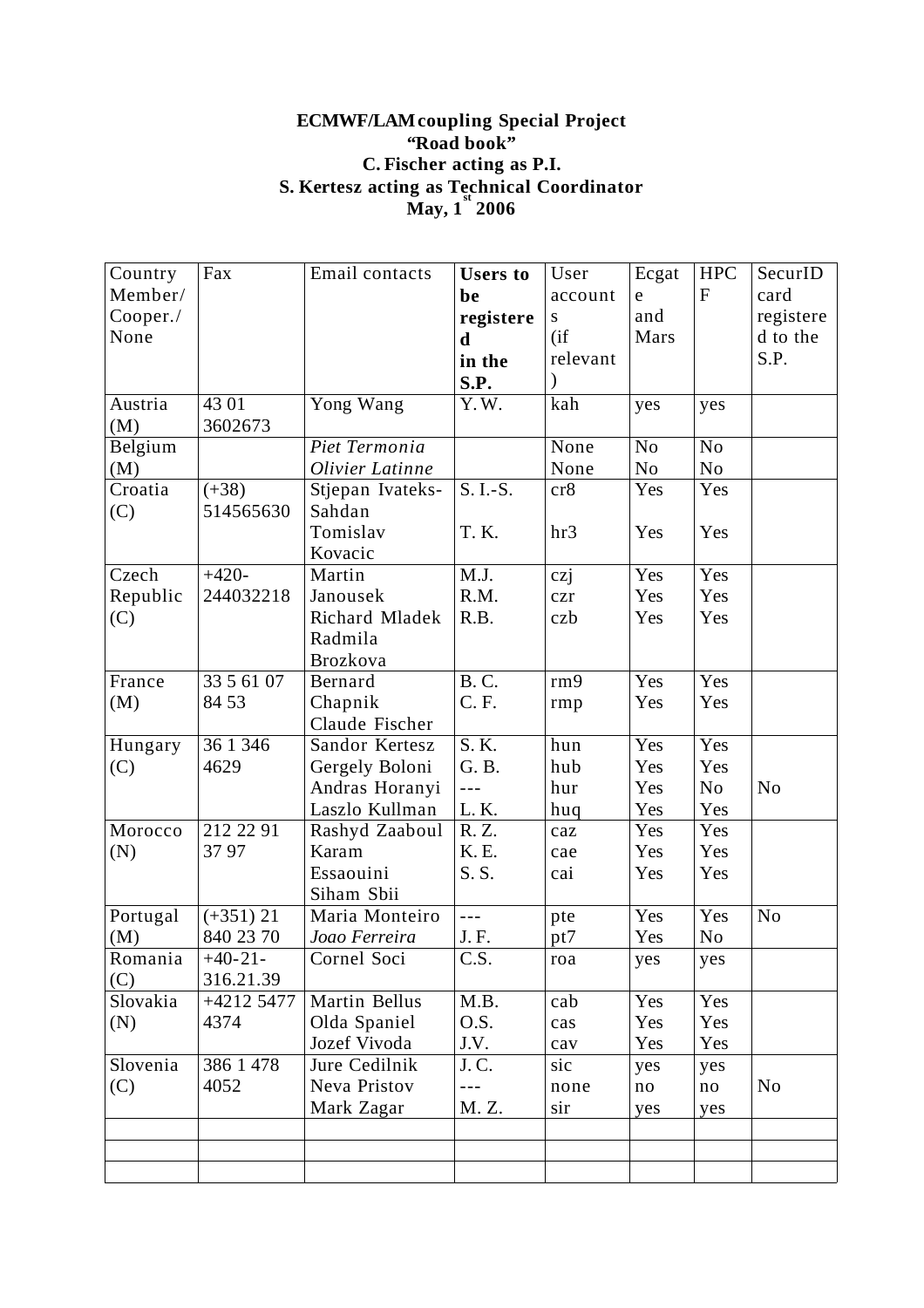## **Registration process (proposed by ECMWF)**:

- Already registered users from member states, having accounts with full access, will simply be added to the Special Project accounting.
- Already registered users from cooperating states, having restricted access (no HPCF), will keep their accounts, and get the extended access to HPCF.
- Not registered users, from member or cooperating states, having no account at ECMWF, are invited to ask for a personal account through their national contact point. This contact point can be checked at: http://www.ecmwf.int/services/computing/help/reps/index.html . This point would be relevant for Tomislav Kovacic (Cr), Piet Termonia (Be), Olivier Latinne (Be), Laszlo Kullman (Hu), Jure Cedilnik (Si), the Portuguese newcomer. Once accounts are created, they will also get the access to the Special Project facilities (HPCF) and accounting.
- Other state representatives (Morocco, Slovakia) will get user accounts and accesses only through the Special Project. Thus, they will receive SecurID cards directly from ECMWF or the S.P. management, on the behalf of the Project only.

## **Technical coordinator** (Sandor Kertesz):

- TC prepares a status document about Arpège/Aladin/Arome software installation on HPCF, possibly with a compilation of useful information in form of a "HPCF Users'guide for beginners", oriented towards our NWP project. Météo- France can provide contact persons for the following items: script examples for producing IFS-to-Aladin coupling files (B. Chapnik), scripts for Arome on HPCF (Y. Seity), "AAA" library installation on HPCF (G. Beffrey, GCO). In addition, J.-M. Audoin can provide scripts for you to prepare Arome climatological files in advance on the VPP. TC may produce a more user-friendly script environment for all partners.
- PI and TC prepare a draft workplan, coordinated with all partners. An initial proposal is outlined below.
- PI and TC collect input from partners, in order to complete the annual report asked by ECMWF, to be submitted to SAC.

A specific "**Section Identifier**" has been defined for Morocco and Slovakia ("ca"). The Section Representative is Olda Spaniel. Retained postal addresses for the direct mails to these two countries are taken from the Aladin web page:

Morocco: Direction de la Météorologie Nationale Aéroport Casa-Anfa Casa-Oasis BP 8106 20200 CASABLANCA, Maroc

Slovakia: Slovensky Hidrometeorologicky Ustav Jeseniova, 17 P.O. Box 15 83315 BRATISLAVA,Slovakia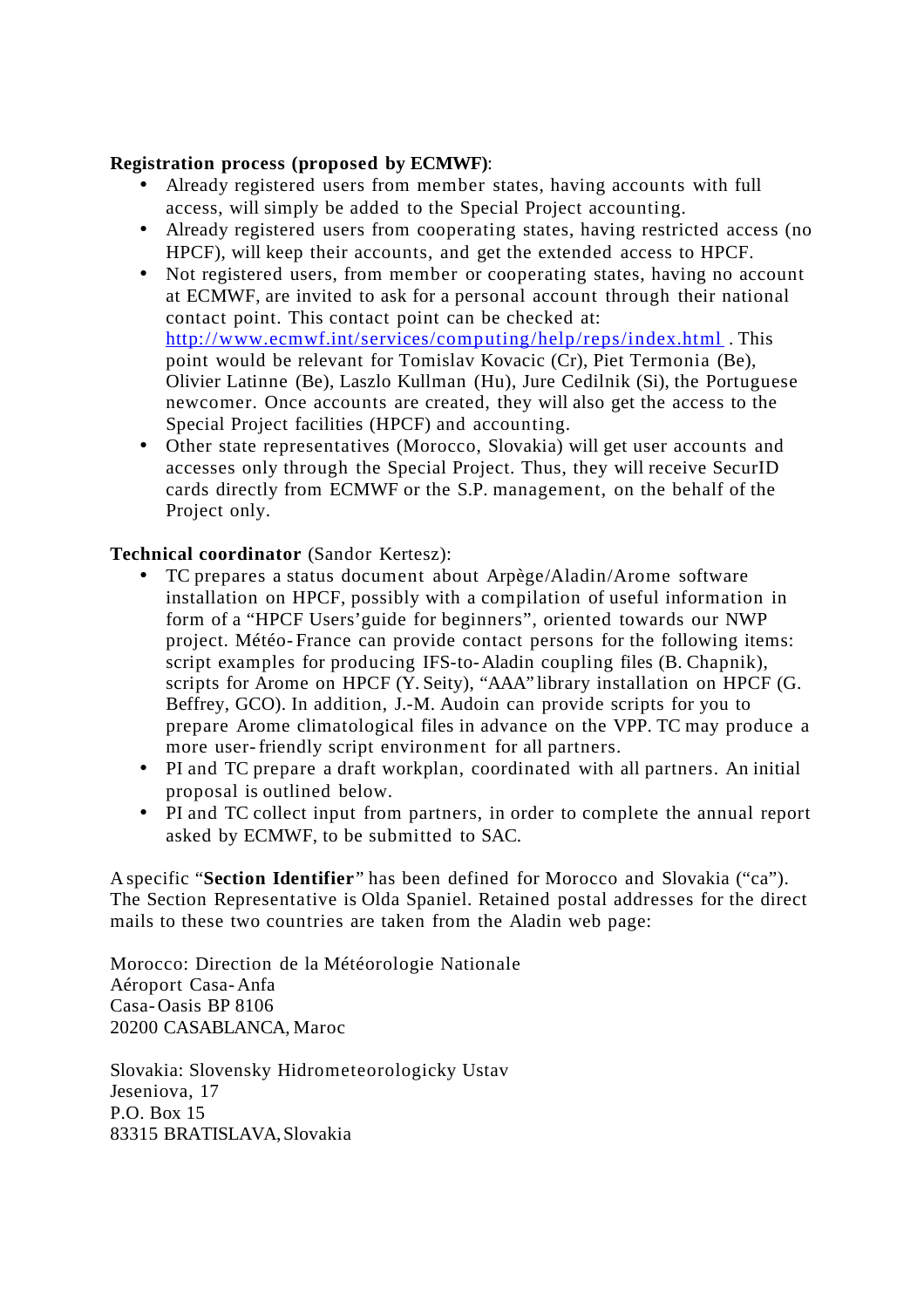**Initial connection** for "ca" specific section users (Morocco and Slovakia). The following steps have to be followed:

- 1. Météo- France receives the SecurID cards from ECMWF, and sends them to the users. The cards are then still not activated. Paper documentation from the Center is sent at the same time.
- 2. users receive by mail a declaration form for their SecurID card, which they need to sign and send back to Météo- France (C. Fischer), which forwards to the Center.
- 3. at a precise date, Dominique Lucas from ECMWF activates the cards for a given user, and the user needs to connect and update his pin passcode the very same day (this activation process only holds until midnight of the given date, therefore each user needs to indicate a date where he is indeed available for this action !). This is the final step for activation of the SecurID card.

Connection: please refer to the document "Introduction to computing facilities" under URL: http://www.ecmwf.int/services/computing/help/new\_user This document will also be provided in the paper documentation that each country will receive. The actual connection should be performed via Internet access, directly to the ECMWF gate:

> telnet ecaccess.ecmwf.int

Here is a short description about SecurID card activation and connection to ECMWF, prepared by Marion Pithon:

"Please note that your SecurID card is initially disabled. This card will be enabled only when the "Declaration regarding ECMWF's SecurID card" form has been signed and returned to Météo- France.

The activation of the card (made by ECMWF) will remain enabled for less than 24 hours. At midnight it will automatically be disabled and will require re-enabling. Once the card has been activated, you can proceed to the first login : First connect (via telnet or ssh) to ecaccess.ecmwf.int :

telnet ecaccess.ecmwf.int

...

login : aaa (your user identifier)

Passcode : XXXXXX(the ordinary cardcode displayed in your SECID card's LCD)

At first login enter the ordinary code displayed in your SecurID card's LCD at the passcode prompt. Once your cardcode is accepted you will be asked to choose a "Personal Identification Number ( PIN code)". The new- PIN prompt will appear :

Please enter the PIN :

Type in a 4 to 6 digits number of your choice (the first digit must not be 0). You will have to memorize it.

The verification prompt will appear :

Please verify the PIN :

Type in your PIN number again. If the system has accepted the PIN you will get : PIN accepted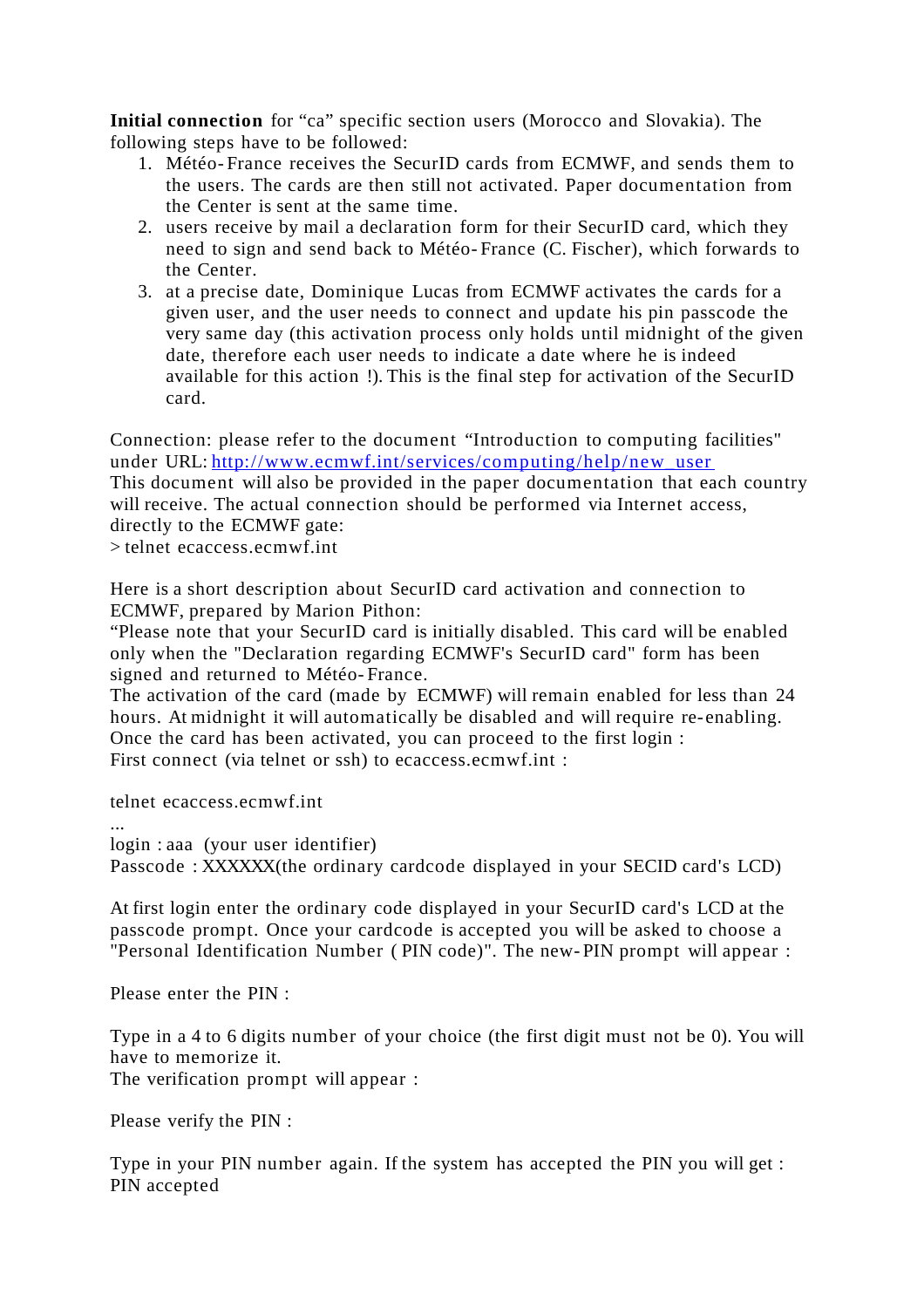and you are logged in .

The system is now aware of your chosen PIN and on subsequent logins you will use it on the card to generate the passcode. On subsequent logins, the passcode you will be asked for is obtained by entering your PIN into your SecurID card followed by the diamond  $(\le)$ . The code generated by the card and displayed in the LCD now has this PIN embedded (hidden) in it and can be used (only once) as the passcode."

**Monthly accounts** about the computational activity and resources will be provided by ECMWF/User support, via e-mail, to Claude Fischer (S.P. P.I.), Sandor Kertesz (TC) and Olda Spaniel (representative of "ca" identification section).

# **Miscellaneaous information** :

• COM HPCF: Use of supercomputing resources (6-10 March 2006, Reading). This is a 5-day module to introduce students to ECMWF's supercomputing services. ECMWF has indicated that *a very limited number* of places are left open for this course. I would suggest those who are interested to check the program at:

http://www.ecmwf.int/services/computing/training/material/com\_hpcf.ht ml . Application forms should be handed over directly to ECMWF, but please inform me if you intend to apply (which supposes that you are free, and that you can finance the stay through your institute).

- A technical note by Stjepan Ivateks- Sahdan and Gergely Boloni, on the downloading of MARS archived IFS data, and their use as initial and lateral boundary conditions for Aladin runs (21-23/03/05). Available from the authors.
- IFS model outputs, especially historical GRIB files, will be available to the S.P. participants 24 hours in delay, with respect to validating time. Therefore, if you wish to run on a very recent case the coupling production, until say 48 or 54 hours, you will need to wait 3 days before being able to download the last (most recent) GRIB file from the IFS forecast.
- For users already having access to HPCF, and therefore belonging to other projects than "SPFRCOUP", I do ask them to apply the following LoadLeveler directive before executing work related to the special project: #@ account\_no = spfrcoup. This will allow me to account precisely the volume of resources used inside the Special Project, and report it to ECMWF.
- New users will belong to the "aladin" and "spfrcoup" groups. Through "aladin", they also belong (and have access to the resources of) "hirald", where most of the model libraries are stored.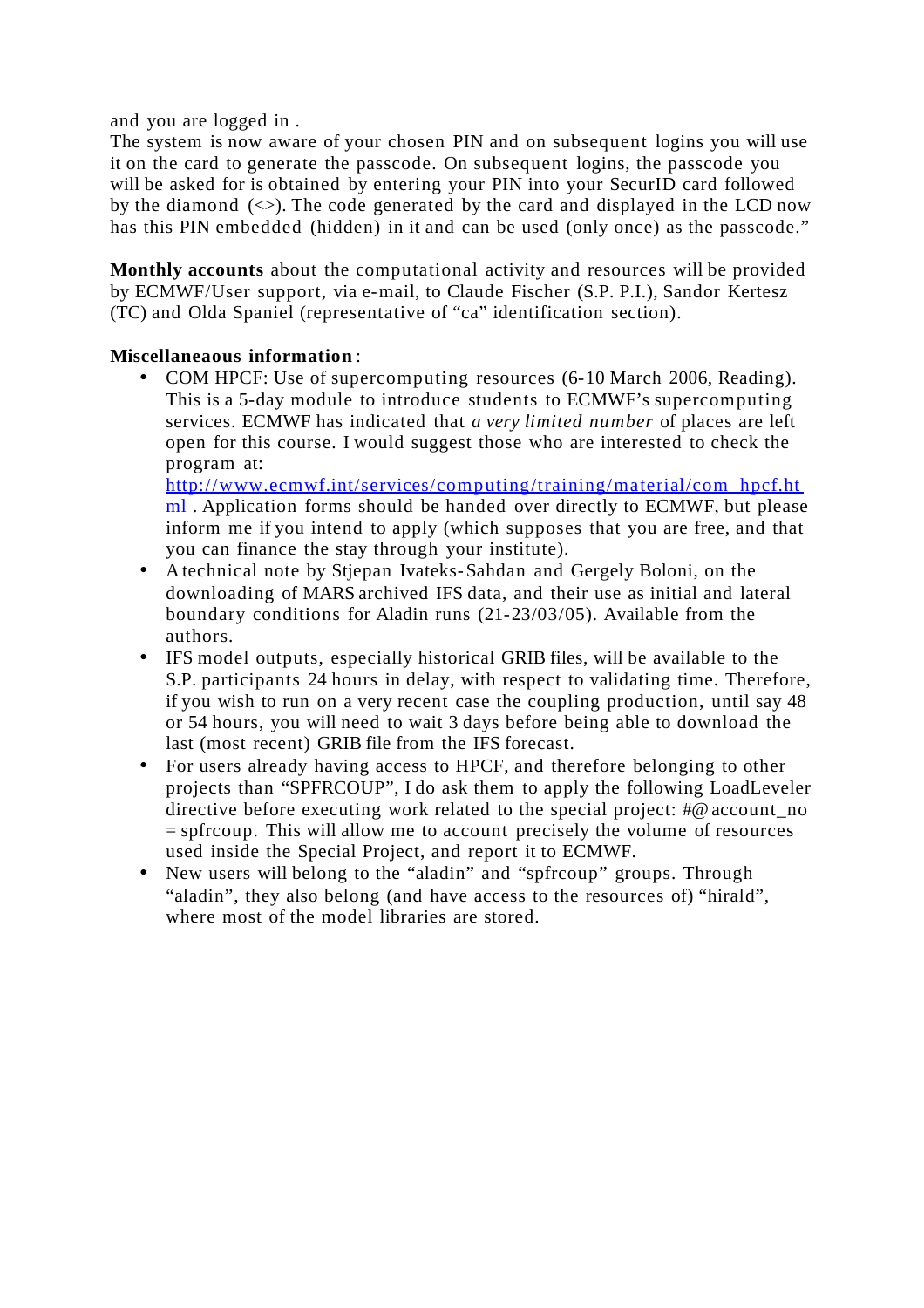# **Draft scientific workplan**

I start recalling the major items of the proposed scientific and technical goals (excerpt from François' original proposal): "Traditionally, ALADIN and AROME have been coupled to large scale boundary conditions provided by the French ARPEGE global model. The purpose of this project is the investigation of the option to couple ALADIN and AROME to large scale model data, namely, the IFS operational archive and the ERA archives on MARS.

This project plans to explore the following questions:

- technical issues when coupling ALADIN/AROME to ECMWF model data: file preparation, data compression and telecommunication issues
- relative merits of coupling ALADIN/AROME to IFS vs ARPEGE models for NWP, using various geographical domains (the ARPEGE variable resolution grid is optimized for Southwestern Europe only, so using IFS output may be particularly interesting for more distant applications)
- impact of the large-scale model resolution on the quality of limited-area modelling
- desirable resolution and archiving policy of future reanalysis datasets for downscaling using ALADIN and/or AROME
- coupling issues linked to the representation of the surfaces
- coupling issues linked to the differences in physical packages, e.g. cloud physics
- optimisation of an intermediate coupling model for running at kilometric scales using AROME

Here, the intention is (1) to allow scientists from some selected (Cooperating and Non- Member) States access to resources on the HPCF, in order to perform boundary condition file preparation at ECMWF before sending it to their own sites for running the LAMs, and (2) to offer a unified software environment for preparing ALADIN and AROME boundary conditions to all interested States, for experimentation. The planned activites of this project are:

1.installation and maintenance of the ARPEGE/ALADIN scripts (IFS configurations 901/923) on the HPCF to convert IFS non real time model data on MARS into ALADIN/AROME coupling files

2.development and testing of new software to resolve model inconsistencies e.g. related to the surface initialization. An important aim of this project is to provide a unified, well-maintained environment for preparing LAM experiments.

3.preparation, by the Special Project participants, on the HPCF, and storage on ECFS of ALADIN/AROME coupling files for chosen test periods and geographical domains. This item is dimensioning for the Special Project, as it requires HPCF access for all listed participants, and some HPCF and storage resources.

4.local LAM experimentation to investigate model performance sensitivity to the coupling technique. Some LAM runs may be performed on the HPCF as well for testing purposes. This is where the scientific evaluation of the boundary condition quality will be performed."

From this text, I propose a draft workplan which consists in 4 rather successive steps (1-4), followed by more parallel items where participants can decide to be more active in one or another  $(5-9)$ :

1. construction of a unified, "user-friendly" environment for coupling file production (first IFS operational stream, then ERA stream). Work by B.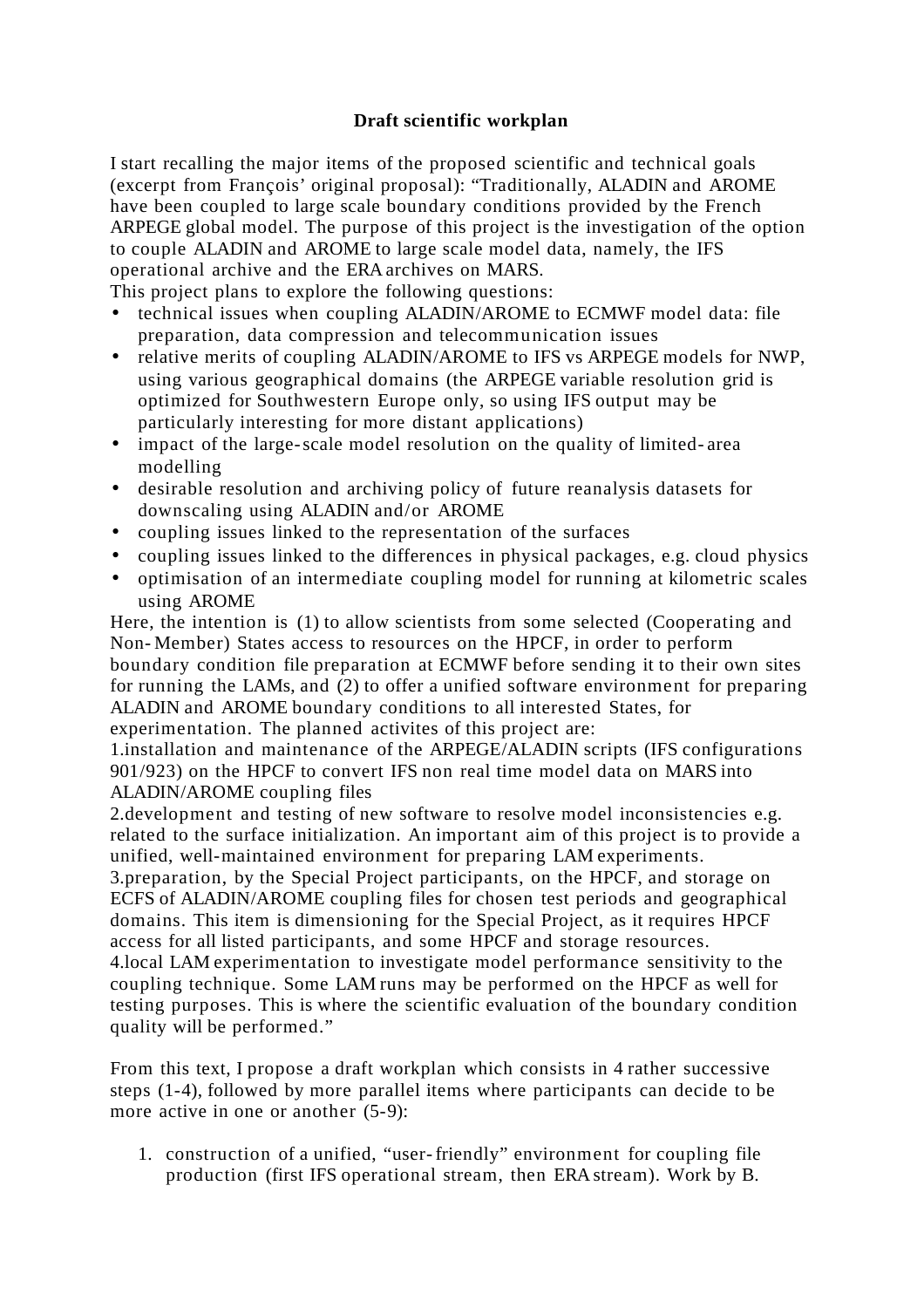Chapnik, G. Boloni and Stjep. I.-S. may be helpful. The goal is to propose scripts for all participants, with a minimum of technical documentation in form of a user's guide. Estimated manpower: 2-4 weeks. *Météo-France proposes to invite one person to Toulouse for two weeks*, in order to start up this item. *T.C. job ?*

- 2. installation of reference scripts on home user, and validation: 2 weeks/country.
- 3. assess telecom issue: size of transmission files. A local ee927 at home may be needed, just like for the usual Arpège/Aladin production. The local ee927 may also be useful for item 4 below. This item 3 is also linked with the optimization of coupling file size (a transversal topic in Aladin- 2, without firm contours but some contacts: your P.I., Jean- Marc Audoin, Mariska). Estimated manpower (home effort): 2-3 weeks/country.
- 4. comparison of Arpège/Aladin versus IFS/Aladin forecasts, on case studies and possibly on a longer, statistical time scale. We would need results on 2, maybe 3, quite distinct geographical domains: Central European, Moroccan, (Atlantic ?). Through the efforts of several participants, we may have access to inter- comparisons between large and small domains (size above 2000 km versus size below 1500 km for instance). Estimated manpower (home effort): 1 month/country
- 5. impact of vertical resolution: test Aladin with a number of vertical grids, from Arpège to IFS discretization, taking advantage of the higher vertical resolution of the IFS (contact K. Yessad or P. Bénard to get the proper tool for setting the coefficients of the hybrid ηlevels)
- 6. usefulness and optimisation of an intermediate LAM for Arome
- 7. coupling issues linked with the surface:
	- a. initial spin- up due to the mixture of IFS near- ground (but altitude) fields with Arpège surface data (Ts, Ws, T2m, RH2m)
	- b. impact of different representations of major surface parameters: orography, land/sea mask, vegetation covers
	- c. Méso- NH has developed a specific surface field convertor from the Tessel scheme (ECMWF) to ISBA. The usage of this convertor for Arome may be investigated (the convertor presumably is available in Arome)
- 8. coupling issues linked with different physics: diagnostics like time series of domain- averaged precipitation, surface pressure, (other ideas welcome), should be checked in order to assess the impact of initial and lateral boundary conditions being "IFS-compliant", rather than "Aladin- native".
- 9. draw some guidelines for the archiving policy of re-analysis data for downscaling purposes: horizontal and vertical resolution, which surface fields; and coupling strategy for downscaling: intermediate models, physics compatibility.

As a personal wish, I suggest that participants do the effort to archive a selected set of graphs, pictures, and comments in text format about their results, in order to ease the annual reporting work to ECMWF SAC, and possibly to summarize the results in a more official publication. This effort would help the recognition of everybody's work.

I further recall that the Special Project is *not aimed at running long forecast experiments on HPCF* (rather producing big amounts of coupling files), and *even*